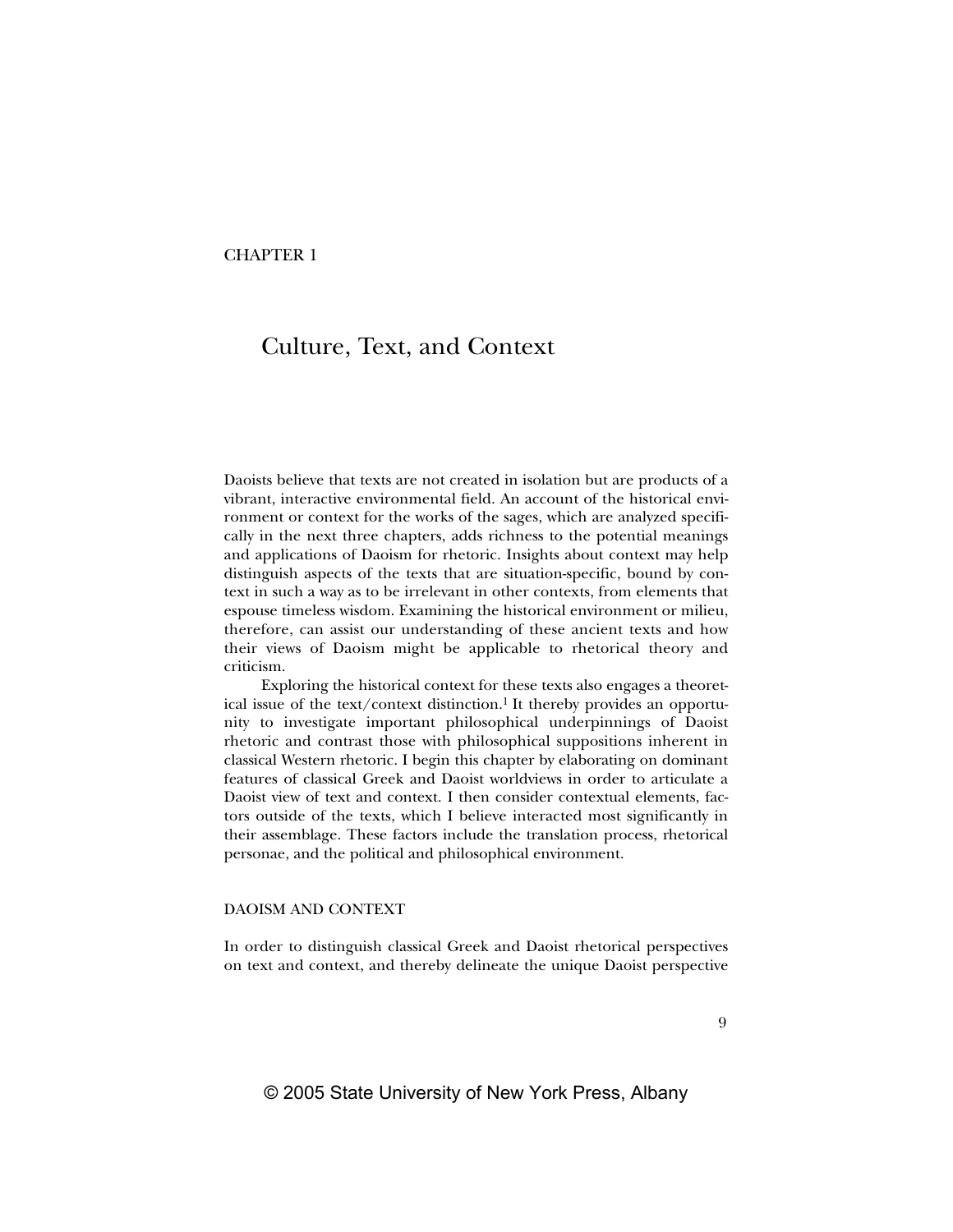on this issue, one must begin with their respective fundamental worldviews. At a cosmological level, Ames (1993) characterizes the Greek view as a "two-world" theory while the Chinese espouse a "one-world" view. To the Greeks, there is a permanent real world that stands behind appearance. This view is starkly exemplified by Plato's distinction between the true world of forms and the seductive pseudoreality of the sensual world, and later by the Christian distinction between heaven and earth.

By virtue of the belief in an underlying objective reality, "knowing" to the Greeks means discovering the "mirroring correspondence between an idea and an objective world" (Ames, 1993, p. 57). To know something, therefore, is to discover its "true" reality. Within this conception, reason plays a paramount role. Reason is thought of as "a human faculty independent of experience that can discover the essence of things" (pp. 55–56), and "rational explanation" lies "in the discovery of some antecedent agency or the isolation and disclosure of relevant causes" (p. 56).

The Western notion of dualism is also apparent in conceptions of the self. Individuals are thought to look a certain way or behave in certain ways, but what one exhibits or how one acts at a particular time may be distinct from one's fixed nature, essence, or core self. The idea of manifest and latent self, as well as body and soul, communicates a dualistic sense of the individual that is foreign to Daoists.

In Daoism, there is one world, and it alone constitutes reality. There is no independent agent, such as a god, to provide order and life. The world's order results from a continuous interaction of the opposing forces of *yin* and *yang*. Reality is a ceaseless alternation "between rising and falling, emerging and collapsing, moving and attaining equilibrium that is occasioned by its own internal energy of transformation." This movement "is not 'cyclical' in the sense of reversibility and replication, but is rather a continuing spiral that is always coming back upon itself and yet is ever new" (Ames & Hall, 2003, p. 28). The order in the universe is not created by a grand design but is the natural consequence of the dynamic interaction of all life forms—"the many making one." There are no essences that define, stabilize, and make unique the entities of reality. Instead, everything in the universe is constantly changing, developing, and interacting. The inherent nature of reality is change and novelty.

In contrast to the Greek notion that reality is a "permanent structure to be discovered behind a changing process," the classical Chinese view is that knowledge is "a perceived intelligibility and continuity that can be mapped within the dynamic process itself" (Ames, 1993, p. 55). Knowing, then, rests on the ability to perceive the connections and interactions, the comprehensiveness, which constitute the world: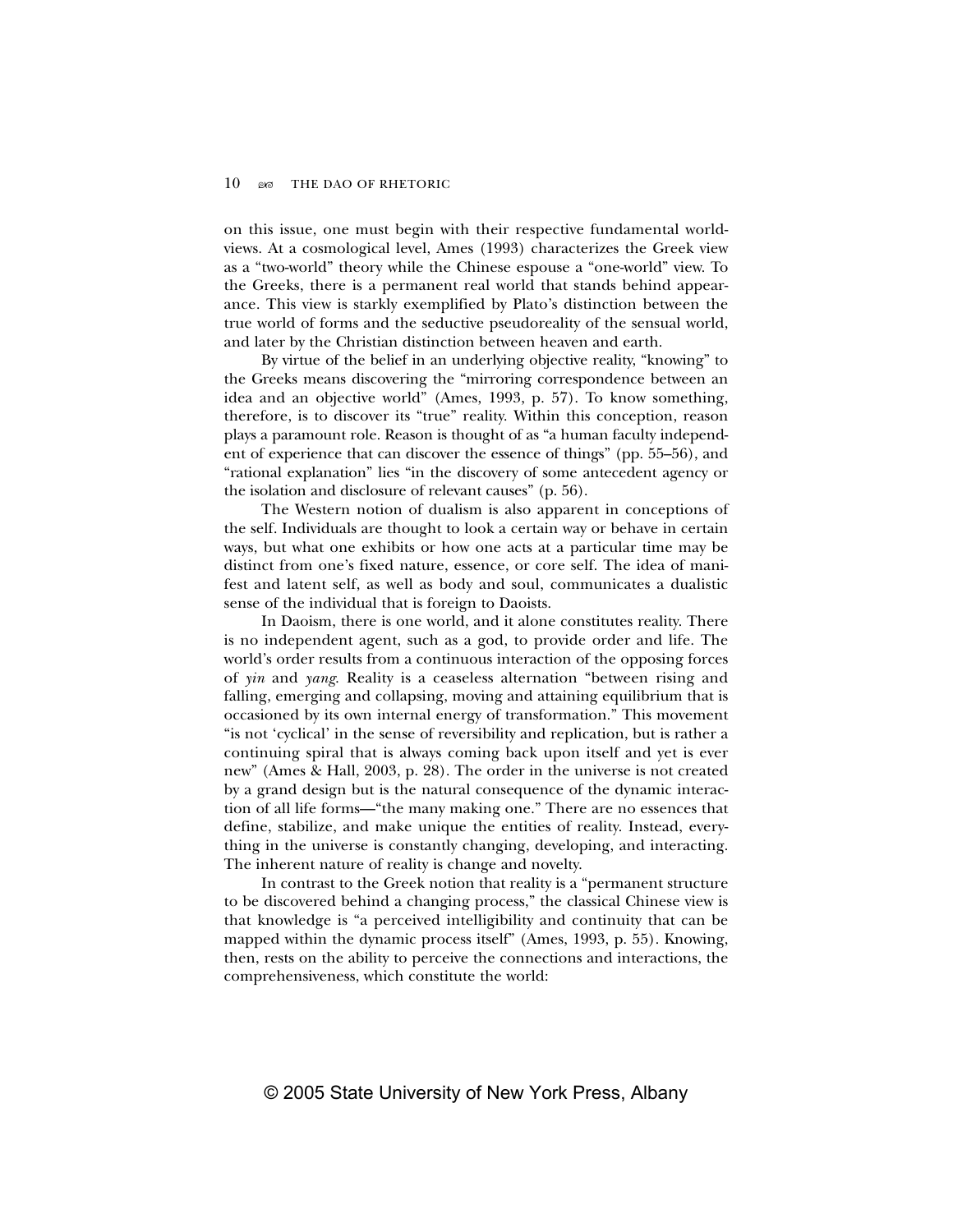Without an assumed separation between the source of order in the world and the world itself, causal agency is not so immediately construed in terms of relevant cause and effect. All conditions interrelate and collaborate in greater or lesser degree to constitute a particular event as a confluence of experiences. "Knowing" is thus being able to trace out and manipulate those conditions far or near that will come to affect the shifting configuration of one's own place. (p. 56)

Reason is viewed as "coherence—the pattern of things and functions." One who knows can see the relationship between all things and break them down into the collaborative elements that explain events and phenomena. "Rational explanation" lies "in mapping out the local conditions that collaborate to sponsor any particular event or phenomenon" (p. 56). One must understand the connections between all things, integrating the perceptions of both mind and body in order to see the unity of the universe.

The Chinese, lacking the notion of a unique identity for things and people that stands apart from the experiential thing or person, would say that a person's identity is grounded in her or his relationships with other things. A person has no unique essence, but is simply a part of the many. An individual exists and is defined in relation to everything else, by his or her roles and relationships with others, meaning that the human is "irreducibly communal" (p. 64). A person may therefore be known as the man who lives next to the butcher, the father of Qi, or the son of Wu. It is the association of things that constitutes all things. Nothing stands apart from everything else because "the many make the one."

The classical Western tendency to emphasize the uniqueness and stability of the elements of reality conditions views of rhetoric. Rhetorical action involves three distinct elements: rhetor, message, and audience. The message (text) responds to a preexisting situation—the mind of the rhetor, the historical circumstances, and the predispositions of the audience—or context. The text is thus a product of the context, and it, in turn, affects the attitudes and beliefs of the audience. Artful rhetoric, as Aristotle suggests, is the faculty of observing the available means of persuasion in a given case. Rhetoric becomes a quasi-scientific enterprise, as rhetors apply reason to divine the underlying aspects of the context and then fashion texts that produce desired audience responses. This approach clearly identifies component parts of the rhetorical process and specifies, in a linear way, the movement from preexisting situation to text to audience effect. It also makes it encumbent on rhetors and critics to account for contextual factors in crafting and/or critiquing a text.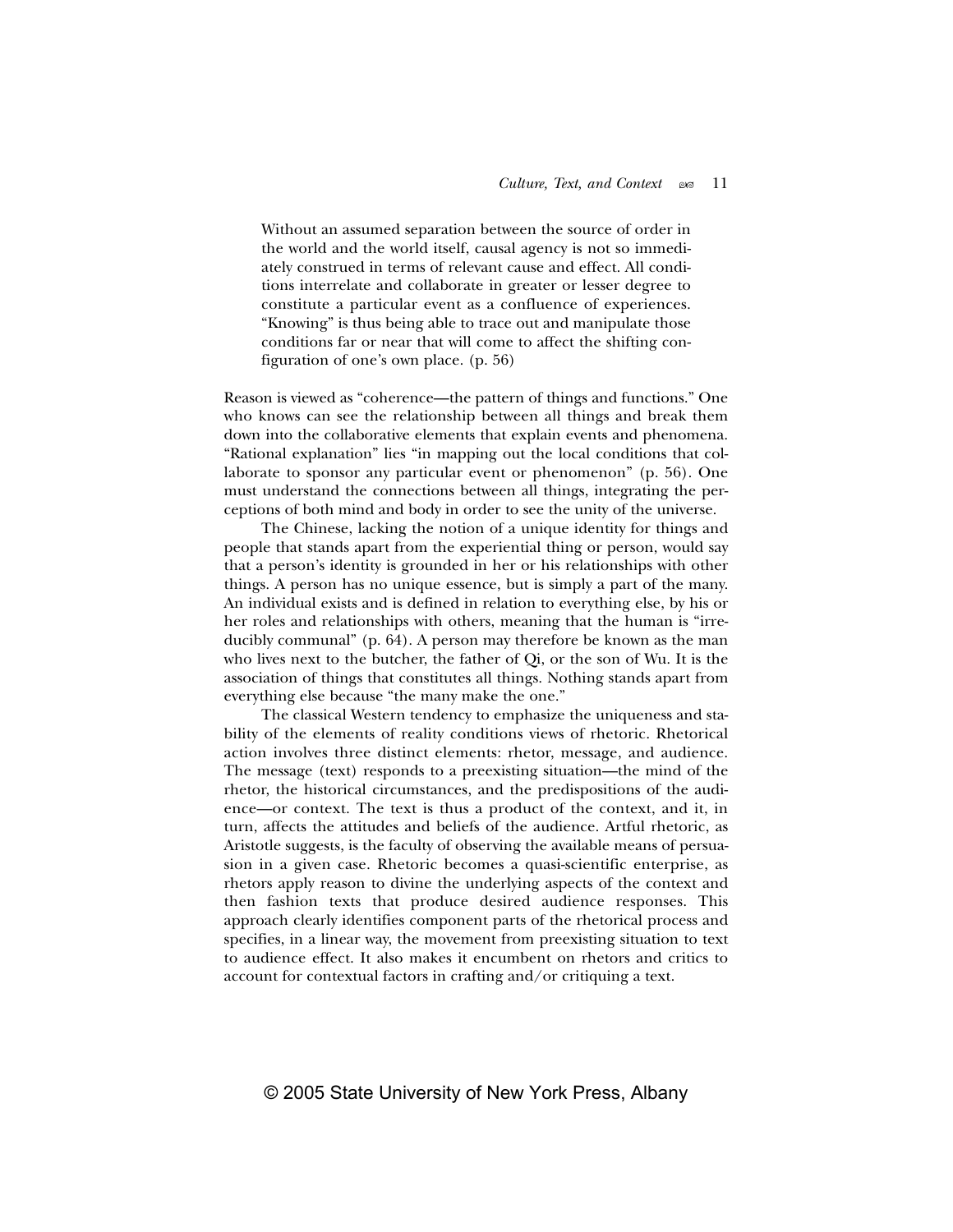#### 12 ex THE DAO OF RHETORIC

Daoists believe, contrarily, that reality is a unified whole and the individual is not distinct from the rest of the universe. As I will further explore in chapter 2, the temporary assemblage of elements into a body, message, or physical object creates the illusion of stability and uniqueness, but only because one is looking at that assemblage from a particular vantage point at a particular time. Over time, elements in the universe generate a body that alternately degenerates and regenerates, before ultimately returning its elements to the environment. The assemblage of that body over the course of what we term a "lifespan" is actually temporary and indistinct from the grand mix that constitutes the universe. Accordingly, distinctions such as text and context are not true distinctions but rather arbitrary and time-bound labels. A text is simply a temporary assemblage of symbols whose meaning interacts cyclically with everything else in the environmental field: "Particular 'things' are in fact processual events, and are thus *intrinsically* related to the other 'things' that provide them context. Said another way, these processual events are porous, flowing into each other in the ongoing transformations we call experience" (Ames & Hall, 2003, p. 15). Meanings and identities change and are never fully formed or stable. In fact, change and interaction produce the identity and meaning of things in the world. Text and context, like rhetor and audience, are inseparable.

Distinguishing text and context, then is an arbitrary imposition on the fundamental nature of reality. It is nonetheless useful and necessary. The Daoist view that context is both an important and arbitrary category appears contradictory, but as we shall learn, in Daoism opposites do not negate or repel but complement. Context is important because rhetorical artifacts are situated historically—there is a spatial and temporal dimension that is relevant when a text is created and has some bearing on meaning. Texts are connected to time and place because, in Daoism, nothing stands apart from the world. The artifact is a product of all aspects of the environmental field, and the more we know about the interconnected aspects of the environment, the more we can understand. Of course, when we refer to something as a distinct entity or product of a particular set of circumstances we are speaking of how it presents itself at a particular time. We can propose an arbitrary historical context, as long as we recognize that claims regarding context, while important, are provisional: "Sages envision a world of changing events that they can, for whatever reason, choose to freeze momentarily into a distinct pattern of discrimination, but that they recognize, when they see clearly, as being beyond such distinction" (p. 43). Articulating a historical context temporarily places events in the foreground amid the background of reality.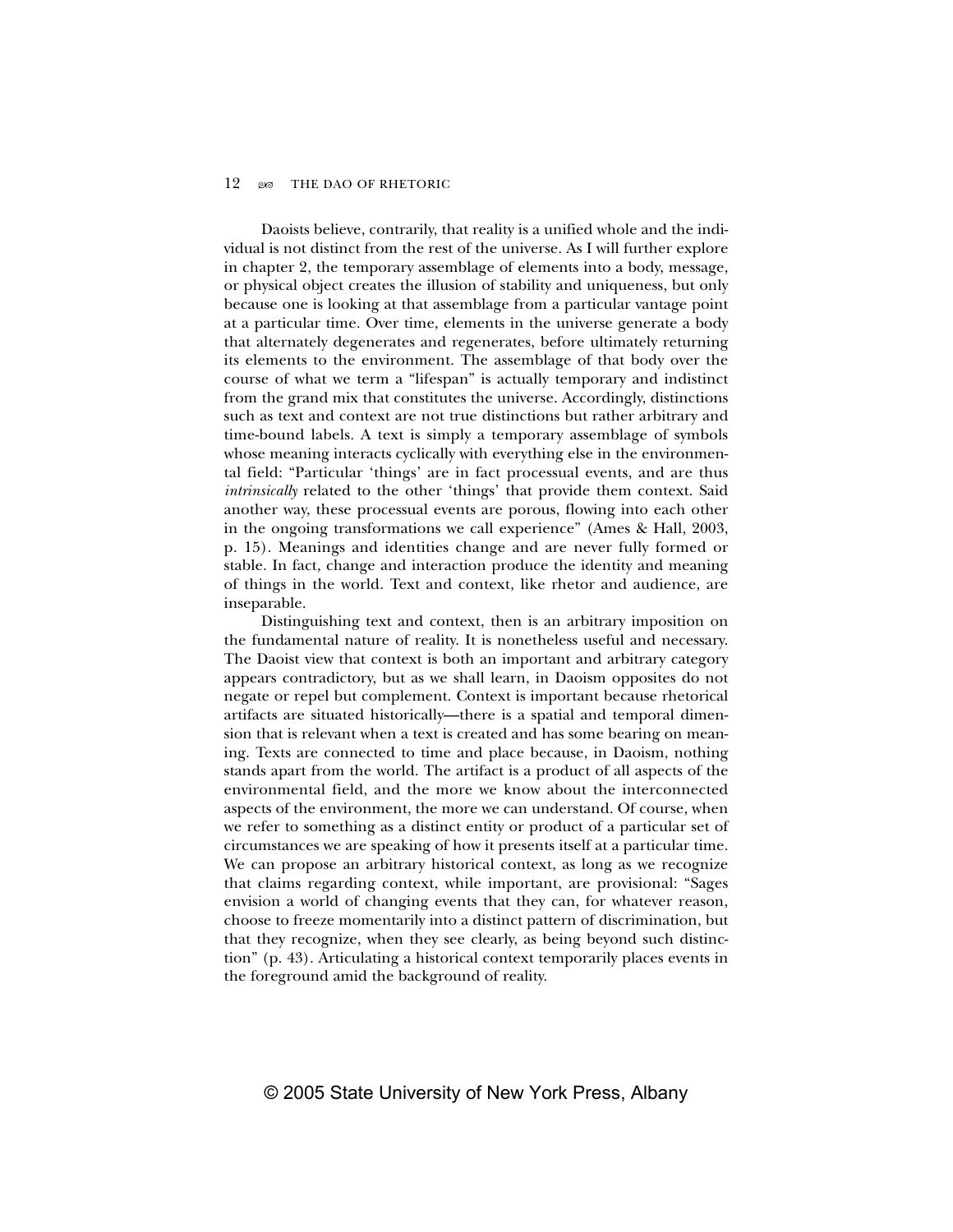As a practical matter, we must be able to isolate events and individuals from time to time so that we can communicate and organize activities. For example, the distinctions between the four seasons are arbitrary. There have been blizzards in the middle of summer and heat waves in the depths of winter. There have been epochs where weather stayed relatively stable from season to season for centuries. Furthermore, "spring" is not discrete but is a blend of winter and summer. At the same time, farmers are wise to teach their children to follow the seasons regarding when to plant, when to fertilize and water, when to harvest, and when to leave the soil fallow. We pull things into the foreground and speak of them as though they are discrete in order to do business. When we do this, which includes any instance when we use language, we create artificial distinctions because they are useful.

Daoists use language and create categories, such as context, as a way of foregrounding. They see no problem in this because they do not think that they are making statements about the ultimate reality or an individual's essence, and recognize that the parts we focus on are actually facets of a larger whole. It can serve a practical purpose to create categories or distinctions and label them so that we can act in this world. As long as we recognize what we are doing, there is no harm or issue. In fact, we must do these sorts of things in order to survive.

When we isolate text and context we are using them as a basis for understanding, not positing a claim about the nature of reality. Specifying a context foregrounds the elements in the field—historical and cultural events, rhetors, audiences—that seem to be of great importance in their interaction with each other. If a Daoist were to talk about a rhetorical interactant, text, or context it would be assumed that the conversation is not treating these elements as fixed or stable entities that exist in isolation from one another or anything else.

Furthermore, context does not imply causation. Daoists reject linear explanations of events. Texts are not caused by situations but are part of them. There is an interactive flux that dynamically conditions all features in the environmental field. Situating Daoism within a time frame in which certain events took place does not mean that those events caused the sages to say what they did in a linear sense. It is more appropriate to say that Daoist thought influenced historically situated events just as those events affected Daoist thought.

To treat Daoism with an appreciation for its texts and contexts is to recognize its fluid and dynamic presence in the world. Locating a context or historical framework for the crafting of key texts does not tell us what Daoism is, but what it might have been to emerging identities at one time.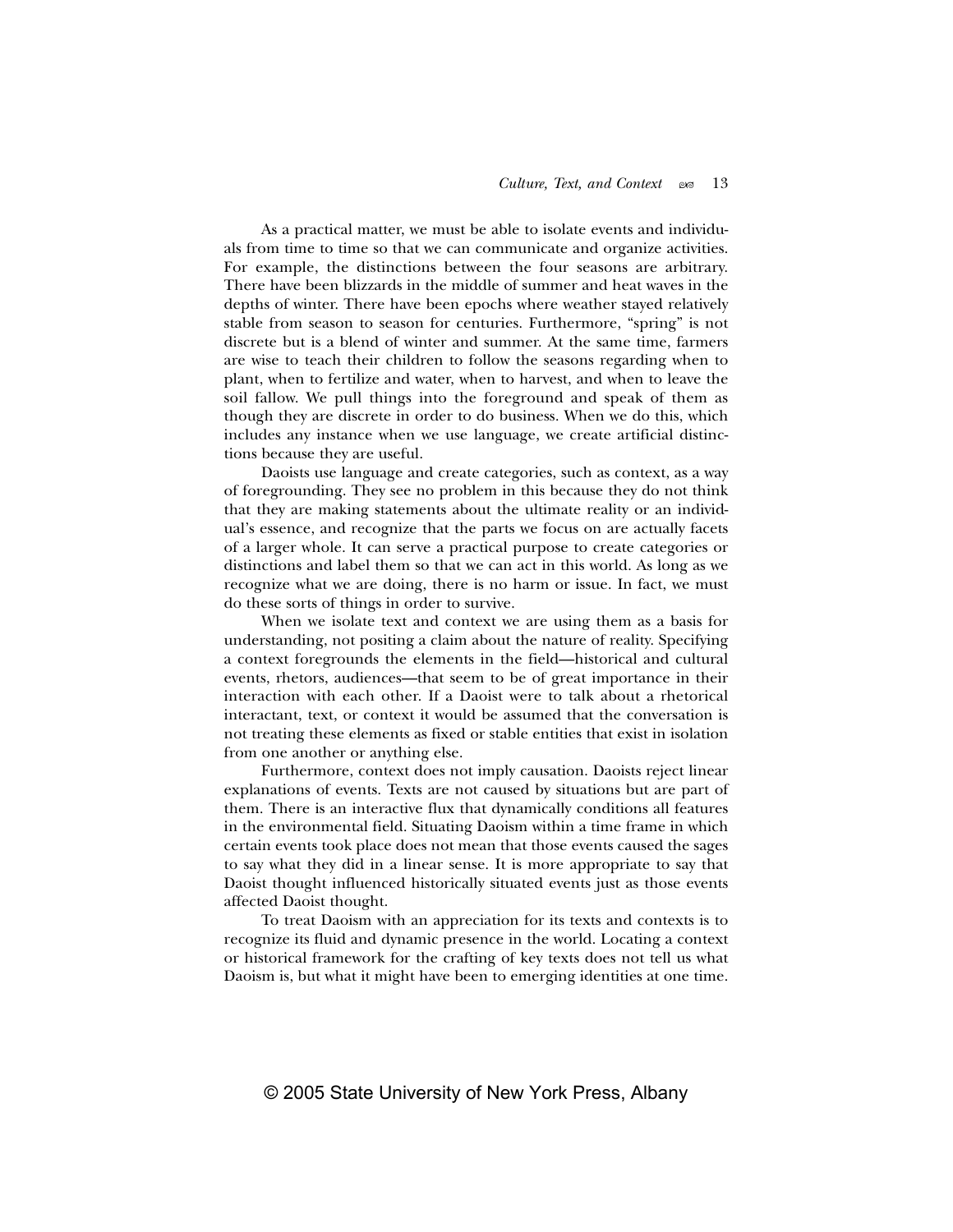#### 14 ex THE DAO OF RHETORIC

Of course, I cannot claim definitively that the aspects or events that I focus on were necessarily on the minds of the crafters of those texts, nor can I say, even if they were, that the rhetors were interpreting these contextual elements in the same way that I do. My examination of historical context indicates, from my vantage point, what I think was in play during the construction of the texts. While we cannot contain Daoist thought or objectify its teachings, situating Daoism contextually may help us understand Daoist thought not as timeless prescriptions but as living events. We may even discern how these lessons might be meaningful in our unique circumstances.

## TRANSLATION

Chinese is a highly contextual language that demands a great deal of interpretation. For example, "because Chinese contains neither definite nor indefinite articles, no recorded distinction could be made between references to Lao Tzu, the person, or to the *Lao Tzu*, the writings" (Grigg, 1995, p. 125). The translation problems of which I speak are not simply encountered in moving from Chinese to English but originate in translating classical Chinese, which has not been used for centuries, to modern Chinese.

Classical Chinese, the form in which the various versions of the *Lao Tzu* are recorded, is simply long columns of uninterrupted characters with no indication of chapters, stanza/paragraphs, or even sentences. Sentences are determined by what appears to be meaningful units of thought. The present chapter divisions have simply evolved by convention. There is no textual basis for dividing them as they are; the stanza/paragraphs are still discretionary, even in modern Chinese. For translators and readers alike, the meaning of the text is undoubtedly influenced by these divisions. (p. 121)

The grammatical structure and paucity of characters in classical Chinese make the language "compressed and cryptic" (Clarke, 2000, p. 52). Grigg (1995) proclaims that "translating the *Lao Tzu* is so difficult that intelligent guessing rather than translating is often the rule rather than the exception" (pp. 111–12).

Because of the difficulties in translating classical Chinese works, the *Dao de jing* has been translated in Chinese several hundred times and "continuously reinterpreted throughout Chinese history" (Clarke, 2000,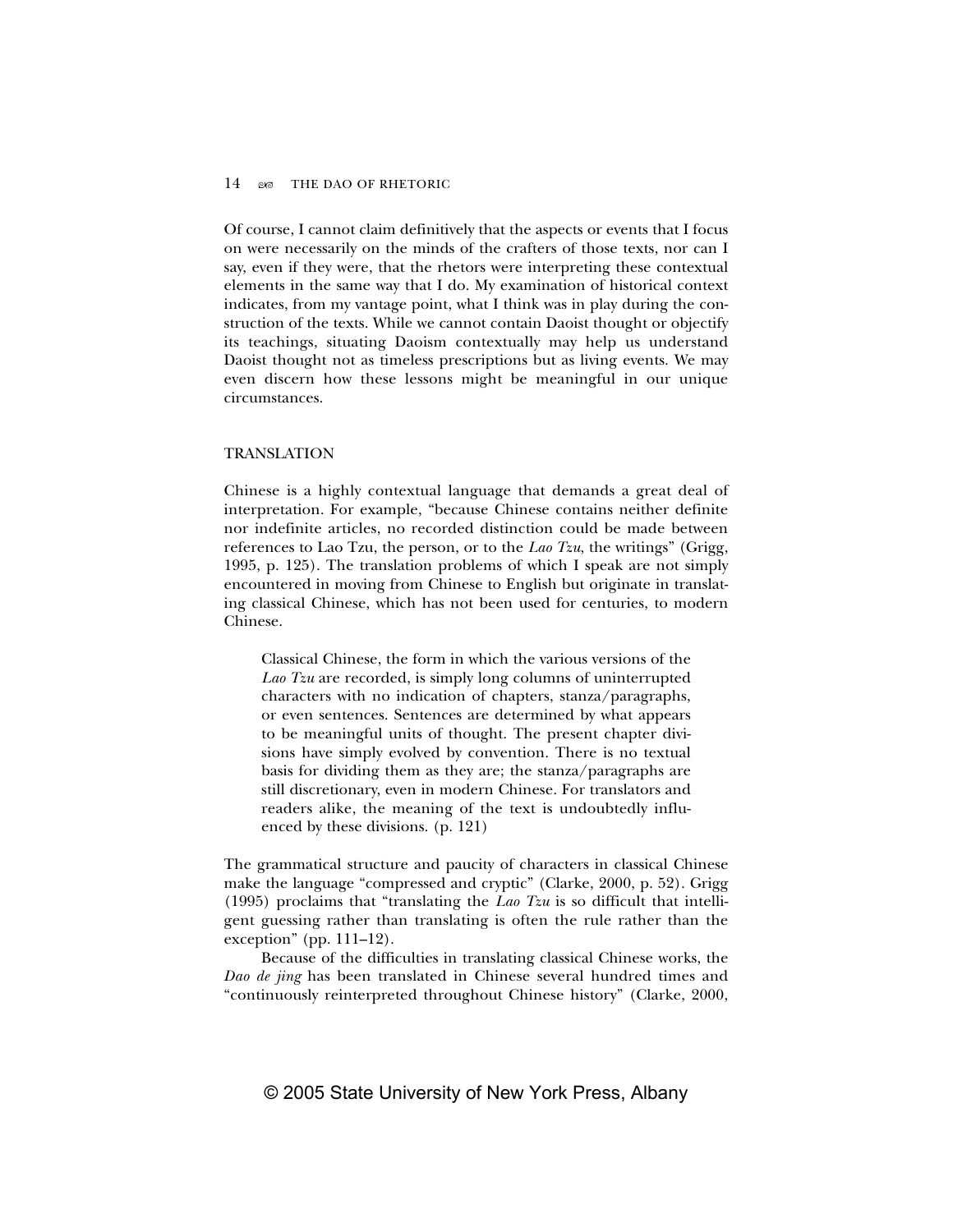pp. 50–51). Interestingly, there are no extant copies of the original version. Existing traditional renditions are rife with errors.

Of the traditional texts that do exist, most scholars now agree that some of the characters are incorrect and the meanings of others are uncertain. Still other characters—indeed, whole lines of them—are incorrectly placed. And some characters and lines are missing entirely. This has been confirmed by the recently discovered *Ma-wang-tui* texts, which have filled in as many as three lines in one so-called chapter. (Grigg, 1995, p. 119)

While some of these errors were wholly inadvertent, some were deliberate, most likely made by Confucians who "adjusted the Taoist texts to accommodate their own particular purposes" (p. 119). Daoism is certainly affected by the politics of translation.

One might wonder to what extent translation politics may have affected Western versions of the text. For example, the Western appropriation of Hinduism during the colonial period "helped both to reinforce European hegemony over India and at the same time to construct a nationalist Indian ideology" (Clarke, 2000, p. 7). In this case, however, the study of Daoism in the West came largely after the primary colonial period. Hence, "Daoism has neither helped to shape the mentality of colonial rulers nor been a focus of anti-imperialist struggle." More recently, Western encounters with Daoism have been diverse and complicated, indicating that "the recently emerging relationship with Daoism cannot be understood simply in terms of Western power over a passive and subjugated Orient" (p. 7). Thus, while there is always a certain politicization of texts, in the case of Daoism this has not been particularly pervasive. Nonetheless, as we read these germinal works we must remain aware that all translations are perspectival interpretations.

#### RHETORICAL PERSONAE

Many traditional approaches to textual analysis make the seemingly obvious assumption that it is valuable to examine the author, or rhetor, as a central contextual factor. If nothing else, identifying authorship provides a historical time frame for the text that can point to significant social forces that may have interacted with the rhetorical act or artifact. Situating the texts upon which I rely, however, is complicated by the fact that there were no extant or systematic historical records of China until centuries after the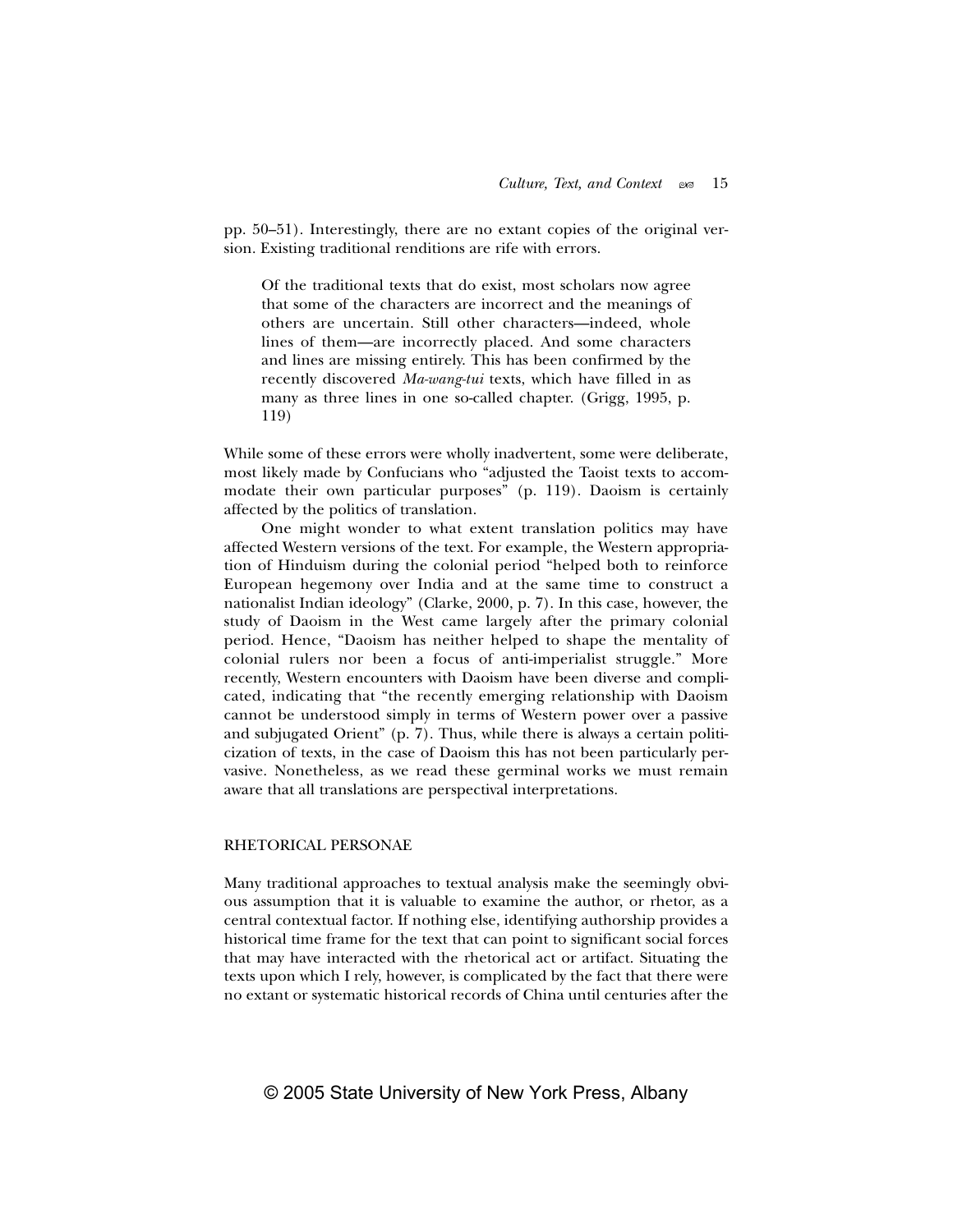deaths of the Daoist sages; the lack of clear records makes it difficult to separate folklore from fact. Grigg (1995) points out "there is no definitive evidence that Lao Tzu himself even existed" (p. 123). The book *Dao de jing* was originally titled *Laozi*, in accordance with the Chinese custom of attributing philosophical texts to a named figure thought to have originated or popularized the ideas (Kaltenmark, 1965). The most prevalent, and I think credible, view is that *Dao de jing* is a composite work. Ames and Hall (2003) agree: "It would seem that a great many hands across an expanse of time set down, sorted, re-sorted, edited, and collated the *Daodejing* and the materials that constitute it" (p. 7). While the precise compilation dates for *Dao de jing* are unknown, Ames and Hall, in a recent and impressive translation and commentary, maintain that the book was "born" during the Warring States Period (circa 403–221 B.C.E.). The text is also referred to in *Zhuangzi*, indicating the order in which those works were rendered.

Like the *Dao de jing*, the authorship of the *Zhuangzi* is uncertain. The text is widely considered to be a composite of several works by different authors from different periods of time (Clarke, 2000). The book is divided into three sections—the Inner Chapters (1–7), the Outer Chapters (8–22), and the Miscellaneous Chapters (23–33). The Inner Chapters are thought to be composed by a single individual, most likely the historical Zhuang Zhou (Chuang Chou), during the Warring States period (Clarke, 2000; Graham, 1986; Roth, 1991). The Inner Chapters, which are my focus in chapter 3, contain "all the major themes for which the Chuang Tzu has been renowned" (Roth, 1991, p. 80).

The core text of *Art of War*, consisting of thirteen chapters, was probably written by Sun Wu or his disciples (Ames, 1993; Griffith, 1963; Huang, 1993; Sawyer, 1994). Because of questions regarding the accuracy of historical records, and the possibility that *Art of War* was compiled by adherents of Sun Wu after his death, there are conflicting ideas regarding when it was written. According to Ames, the historical Sun Wu is estimated to have lived circa 544-496 B.C.E., making him "a contemporary of Confucius at the end of the Spring-Autumn period" (p. 18). Most scholars date the compilation of *Art of War* somewhere between the end of the Spring-Autumn period and the late Warring States period (Ames, 1993; Griffith, 1963; Huang, 1993; Sawyer, 1994). Regardless of its exact date of compilation, *Art of War* responds to major philosophical perspectives and political events that occurred during the intense military campaigns of the latter Spring-Autumn period (circa 770–481 B.C.E.), and the text informed military strategists during the brutal Warring States period (circa 403–221 B.C.E.).

In sum, all three texts upon which I rely were most likely compiled between the fifth and third centuries B.C.E., during the Spring-Autumn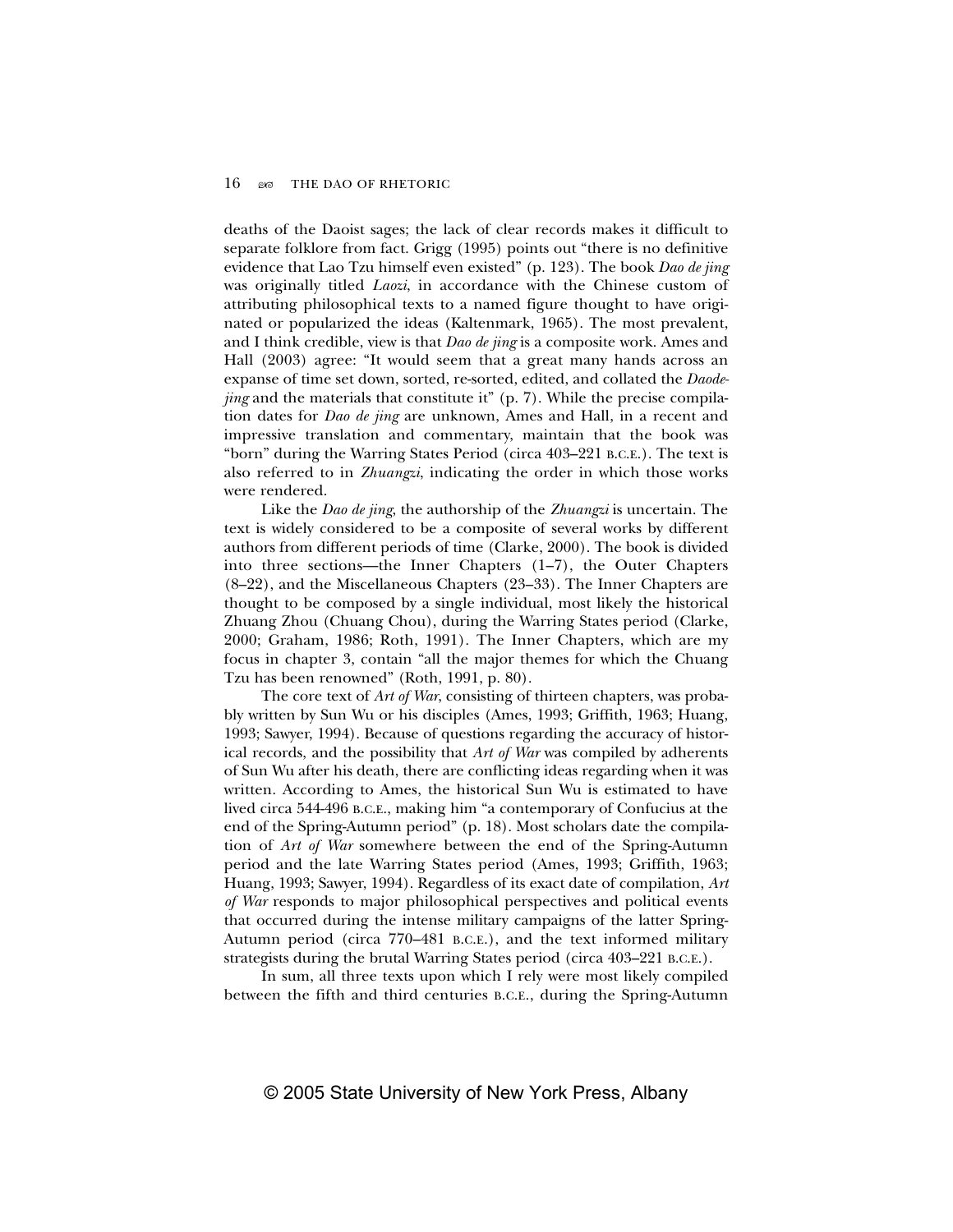and Warring States periods. Sunzi's teachings appear first, followed by Laozi and Zhuangzi, who were preceded by and highly aware of Confucius.2 Furthermore, it is likely that many hands, either original authors and/or translators, have crafted the works of these sages. They are "not the heroic inventions of a single originating author but redactions created over periods of time out of a variety of sources, shaped by a mixture of influences and interpreted in widely different ways" (Clarke, 2000, p. 50). Consequently, I treat Laozi, Zhuangzi, and Sunzi as rhetorical personae and not necessarily actual historical figures solely responsible for particular texts.

## POLITICAL CONTEXT

The political climate of the Spring-Autumn and Warring States periods is a critical spur to not only Daoism but also many of Asia's most profound thinkers, writers, and artists. The years of chaos spawned a free and diverse intellectual environment that "laid the foundation for subsequent literary forms, philosophical thinking, and cultural formation" (Lu, 1998, p. 66). This era, the "Golden Age" of Chinese literature, includes the life and works of Confucius, as well as Laozi, Zhuangzi, and Sunzi. Graham (1989) observes in reference to the ancient scholars that their "whole thinking is a response to the breakdown of the moral and political order which had claimed the authority of Heaven" (p. 3).

This political context is rooted in the Zhou (Chou) dynasty, which was formed around 1100 B.C.E. While the early years of Zhou rule are thought of as a Golden Age that unified the world, the "dynasty" gradually disintegrated to a point where city-states operated on an independent basis with little or no acceptance of, let alone deference to, the house of Zhou.

Zhou kings were plagued by the problem of controlling a vast empire of "disparate peoples and far-flung territories with only a small Chou population" (Sawyer, 1994, p. 48). Barbarians to the north and west presented an ongoing danger to the dynasty. The kings countered these threats by granting fiefs and monetary rewards to feudal lords who pledged loyalty to the Zhou. As the feudal lords became more powerful, the central government became increasingly ineffectual. Within a few generations, the power of the western Zhou began to erode precipitously.

In 770 B.C.E., after years of barbarian attacks, the Zhou lost their western capital. The Zhou capital was retrenched in the east, and the loss of political power by the Zhou royal house allowed the city-states, ruled by feudal lords, to exert increasing power. Lords of some of the more power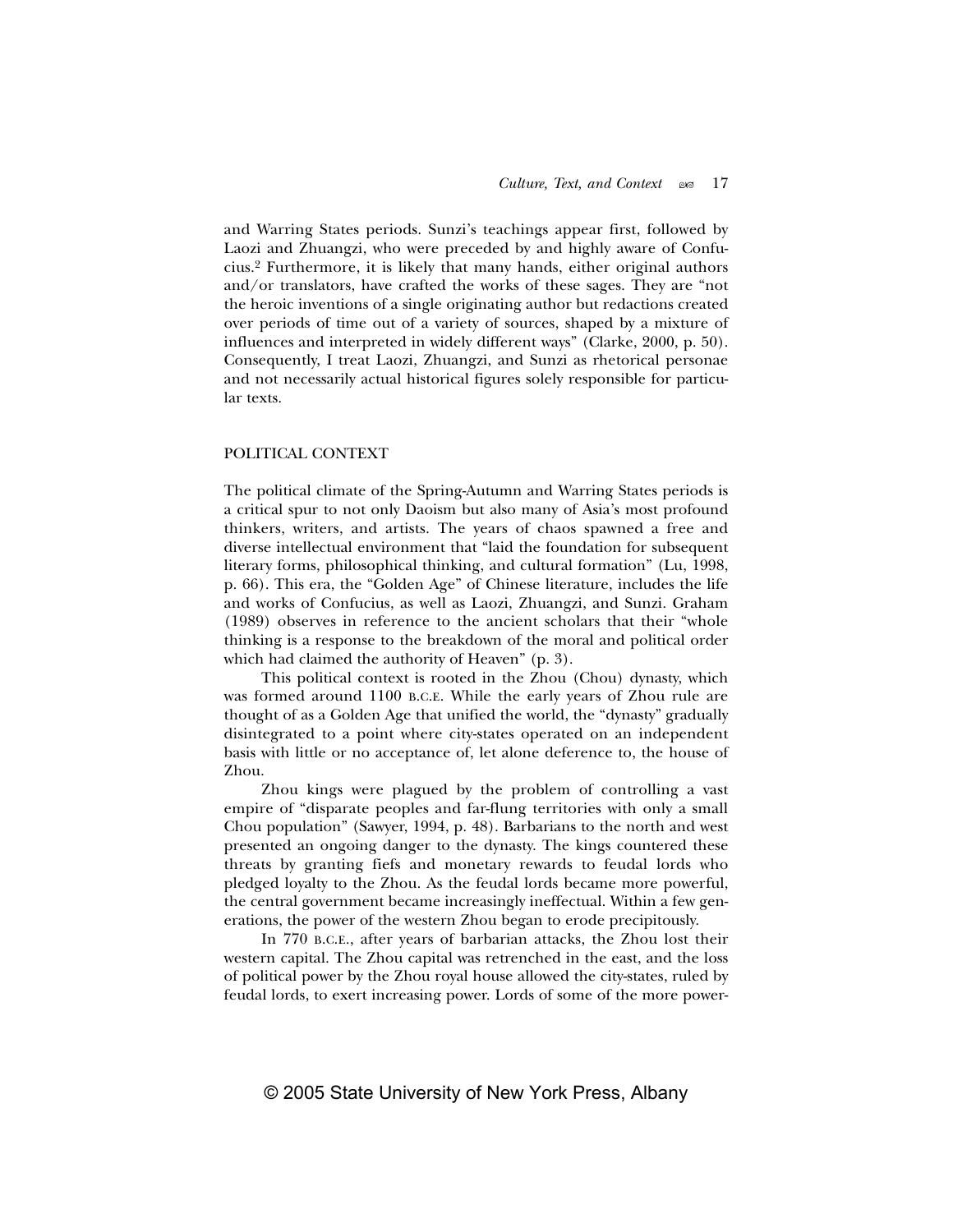ful states were eager to fill the power vacuum left by the weak central government, but no city-state was strong enough to control the others. The result was a period of continual battle for conquest and survival. In the period from 722–464 B.C.E., at least 110 states were conquered or annexed (Sawyer, 1994). Eventually, a permanent imbalance of power prevailed:

The conflicts of the Spring and Autumn period had segmented China into seven powerful survivor-states, each contending for control of the realm, and fifteen weaker states for them to prey upon. The feudal lords had by then evolved into despotic monarchs who were compelled to nurture the development of extensive economic and political bureaucracies just to survive. (Sawyer, 1994, p. 53)

No state was immune, "and even the most powerful state, should it fail to prepare its defenses and train its soldiers, could be vanquished" (Sawyer, 1994).

In the following centuries, from 464–222 B.C.E., "wars were even longer and larger" (Hsu, 1965, p. 77), so much so that 403–221 B.C.E. became known as the Warring States period (Ames, 1993; Sawyer, 1994). This era was noted for its "political and emotional turmoil, constant warfare, treachery, and personal danger" (Major, 1975, p. 265). According to Sawyer (1994), "the scale of conflict surged phenomenally" (p. 53). Even the minor states "easily fielded armies of 100,000 and the strongest . . . reportedly maintained a standing army of nearly a million," mobilizing "600,000 for a single campaign" (Sawyer, 1994, p. 54). As the size of warfare increased so did its brutality:

The "art" of warfare progressed from swarming militia to the efficiency of phalanx-like fixed troop formations. At every level of innovation, from the introduction of cavalry, to standard issue crossbows, to siege engines, these instruments of aggression made a folly of defense. Cities were walled and fortified only to be breached; borders were drawn up only to be redrawn; alliances were formed only to be betrayed; treaties were signed only to be reneged upon. (Ames & Hall, 2003, p. 1)

The ability to project these powerful armies into battle constituted an enormous threat to all: "In the race to empire, the game was zero-sum. And to lose was to perish utterly" (p. 1).

Constant offensive warfare, political betrayal, and official corruption dominated life in classical China. Ames and Hall (2003) point out that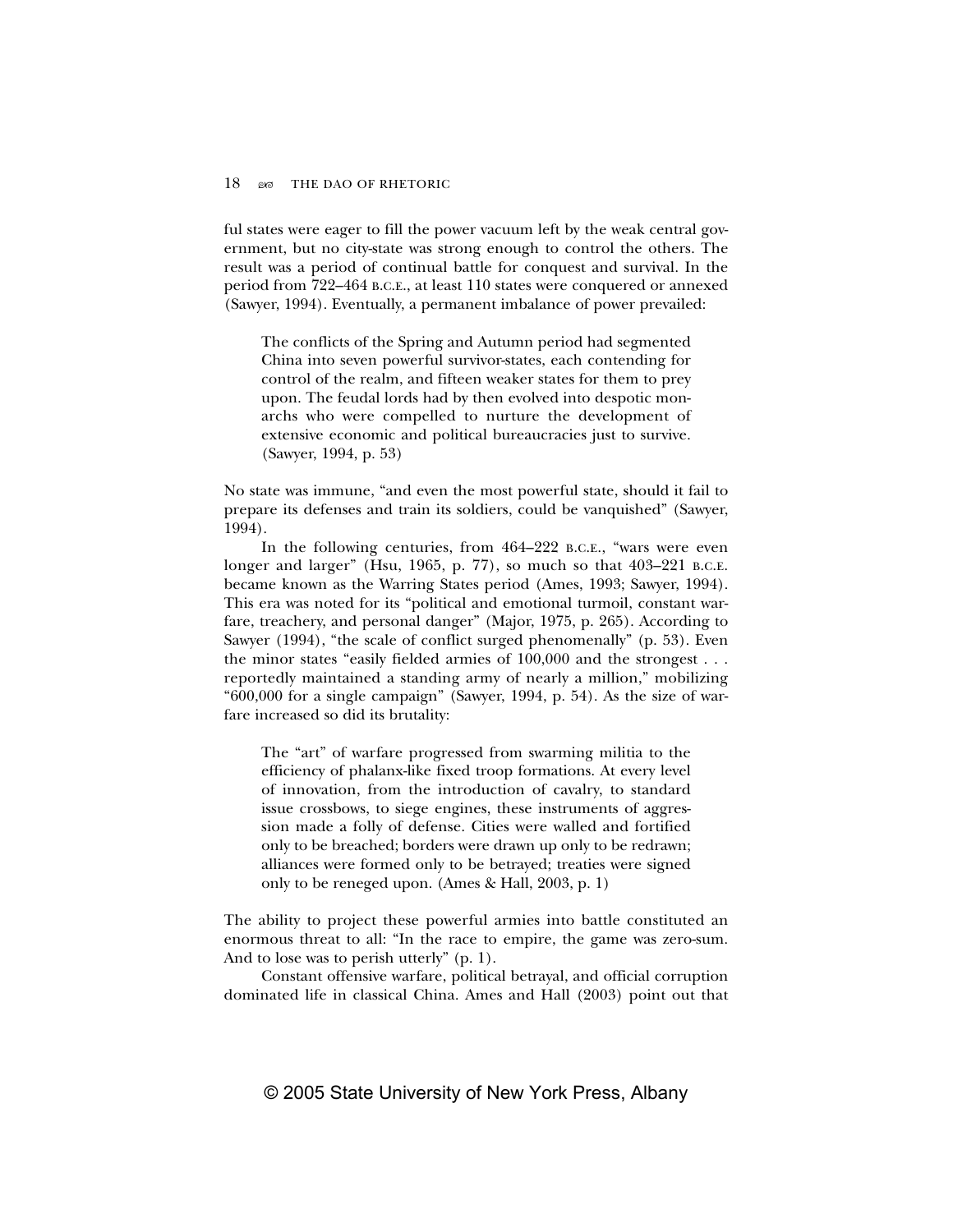"for generation after generation, death became a way of life, so that mothers gave birth to sons with the expectation that they would never reach majority" (p. 1). Tremendous energy was devoted to coping with the uncertainty and brutality of everyday life.

## PHILOSOPHICAL CONTEXT

The political context in classical China had significant philosophical implications. The central authority, both politically and spiritually, was disrupted during the Spring-Autumn and Warring States periods and China was divided into independent feudal territories ruled by various lords. These rulers tended to the ceremonial needs of spiritual practice, but because of the decentralization of political power, spiritual authority had also been scattered. Rulers were desperate for sources of philosophical insight, political ideas, and military strategies that "would ensure peace and prosperity to their people, increased power for themselves and hegemony over the whole land" (Smith, 1980, p. 3). This invigorated the *shih*, or scholar class, who found themselves with valuable opportunities to influence rulers and thus increase their own prestige.

The rulers, with but little understanding of the arts of government, sought the advice of learned men of various schools of thought. In return they offered positions of prestige and dignity, and lavished wealth and honours on those whom they trusted. To these blandishments of the rulers the Taoist mystics turned a deaf ear. (p. 3)

These philosophers proliferated, "traveling from one court to another, gathering adherents, propounding their theories and arguing them in open debate, each seeking a prince who would put their way in practice" (Parrinder, 1983, p. 317). The various philosophical perspectives—including Mohist, Legalist, Sophist, and Logician, as well as Daoist and Confucian have been described as the "Hundred Schools" of philosophy.

Daoism and Confucianism arose from the debates of the Hundred Schools as China's two principal philosophies and indigenous religions.<sup>3</sup> From its beginnings in the *Dao de jing*, Daoism is offered as an alterative to Confucianism. Hence, Daoism is seen in a richer light when juxtaposed with Confucianism as competing responses to challenging social, political, and philosophical conditions in ancient China.

Confucius was the founder of the earliest of the "Hundred Schools." By the year 100 B.C.E. Confucianism became the official philosophy of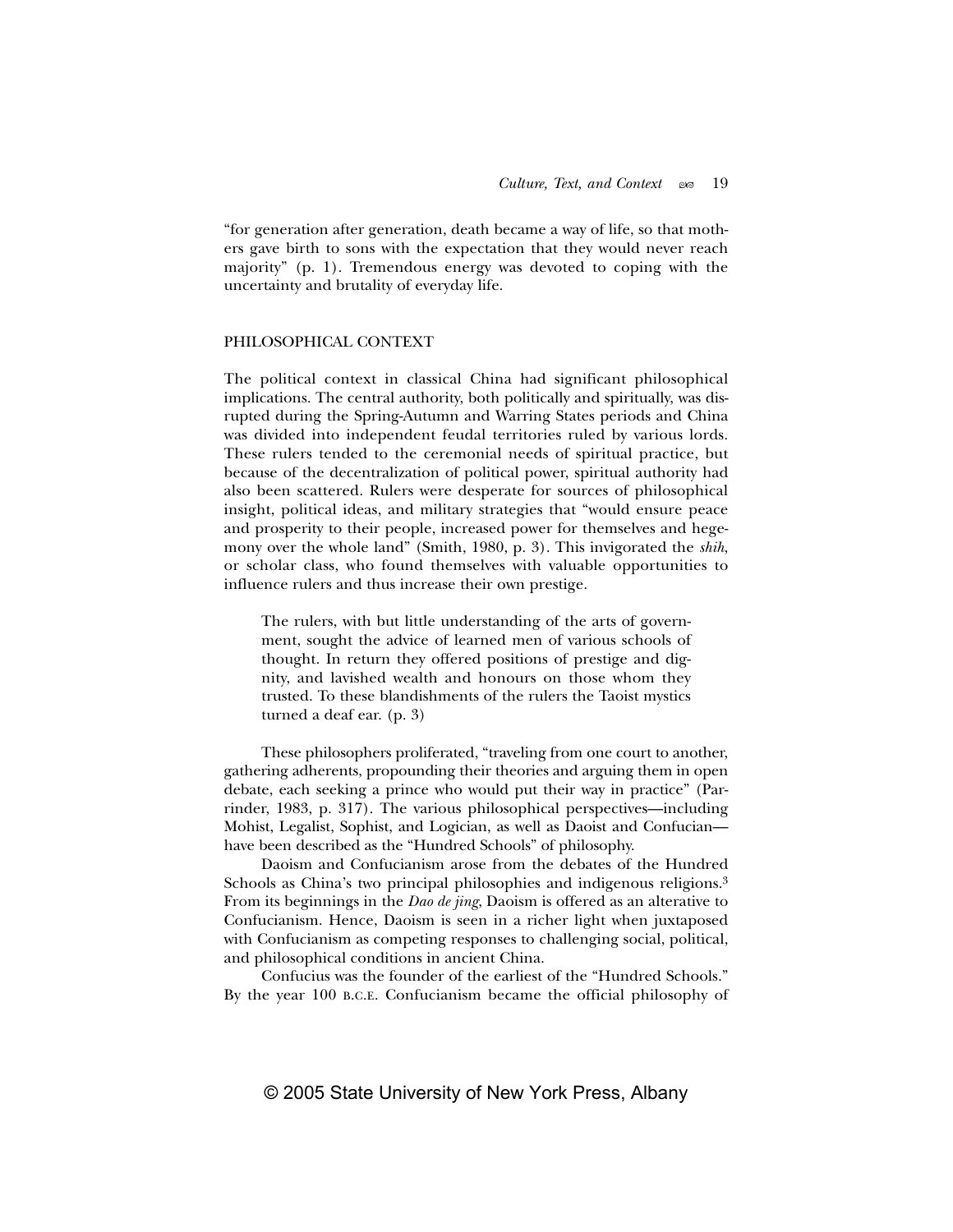China, emerging as "final and permanent victor" of the battle for religious dominance. Furthermore, "for nearly two thousand years the Confucian canon was the mainstay of the curriculum in Chinese education" (Parrinder, 1983, p. 305). The imperial house and the Chinese ruling establishment have been pre-eminently Confucian, and Confucianism as the dominant philosophy of administrative classes became institutionalized in official rites and ceremonies and in the imperial sacrifices. In this way, it became part of the apparatus of government.

Classical Chinese philosophy is centered on the Dao, but Confucians and Daoists view the Dao differently. While Daoists emphasize *tian* Dao, the Way of Heaven, Confucians focus on *ren* Dao, the Way of Human. Confucius was interested in the perfection of the human in society. He taught what he believed was the correct, moral way to live, prescribing detailed guidelines for behavior.

Confucius believed that the good order once existed in the two preceding dynasties and that the only hope for the future was to recapture the past splendor by restoring the values and practices of a prior golden age. Drawing on the authority of revered ancestors, and from a long and sacred tradition of religious ceremony, Confucius created a system of moral conduct governing virtually every aspect of life. His code for proper conduct governed not only morality, but also dress, manners, demeanor, and gesture (Parrinder, 1983). Enlightenment was achieved through study of the classics and respectful participation in correct ritual, custom, and tradition (Schwartz, 1985). This orientation allows everyone to know what is expected of them and others as well as how to conduct oneself. Duty and social propriety are clearly marked paths.

Daoists would agree with Confucians that the Dao had been lost and that this explained the current problems in society. They disagree in the notion of why the Dao was lost and where it may be discovered. For Confucians, the problem was forgotten traditions and the solution was a strict conduct code, the observance of rituals, and resurrection of practices of sage monarchs. For Zhuangzi, the Dao had been lost because of the human's alienation from nature. The answer was not duty to ancestral traditions but to align oneself with the eternal, universal force of the Dao by living consistently with the natural world, recognizing the unity of things rather than their distinctions, and transcending the material world.

Disillusioned by the scheming, intrigues and sycophancy of the feudal courts, and highly critical of the social conventions, elaborate ceremonial, moral precepts, and detailed rules of behaviour which formed a veneer to cover hypocrisy and selfseeking, the early Taoists contrasted the artificialities of man